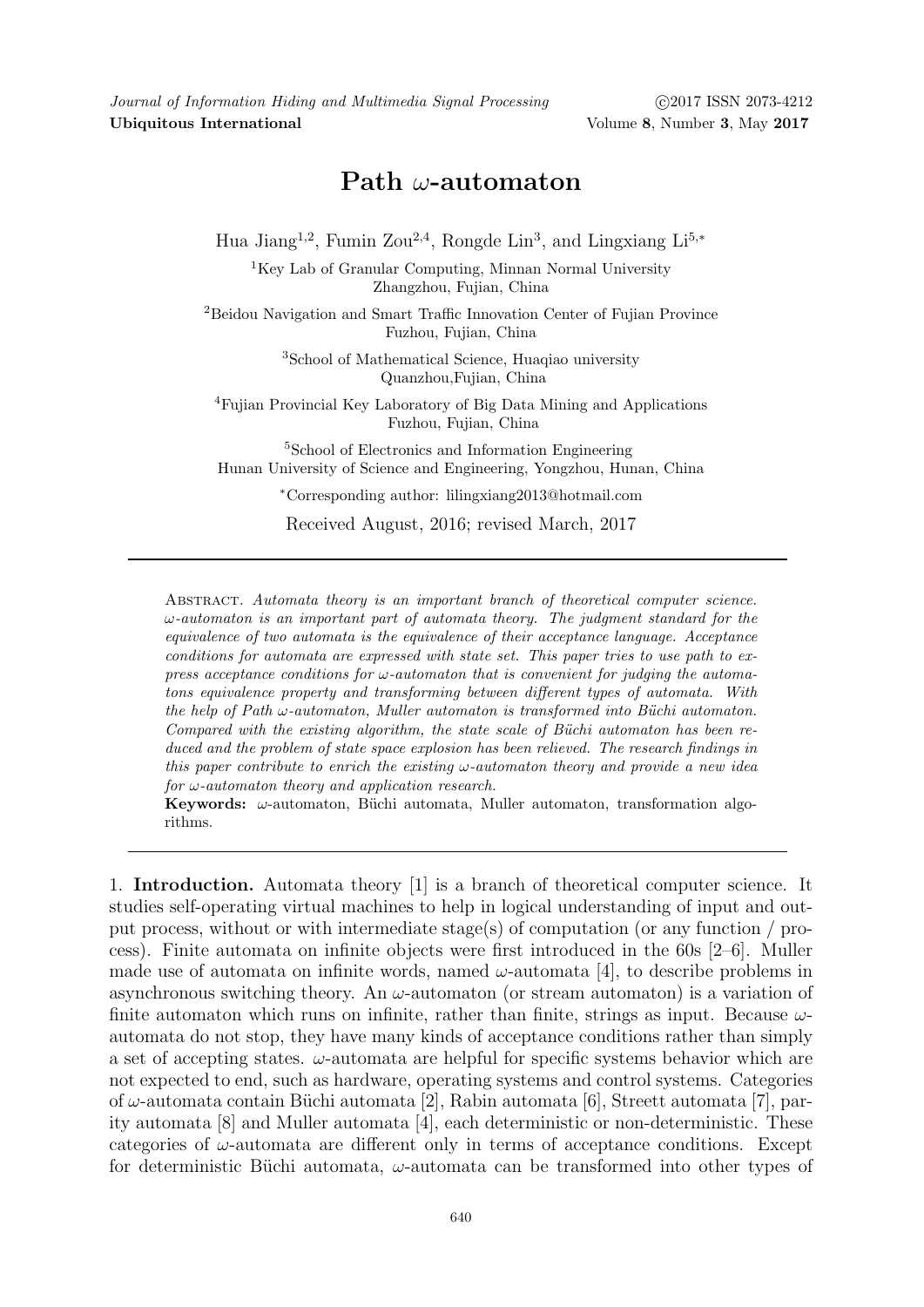$\omega$ -automata [5,9–13]that have the same acceptance language. In other words, except for deterministic Büchi automata,  $\omega$ -automata have the same describing ability.

A Muller automaton  $A = (Q, \Sigma, \delta, q_0, AccS)$ , Let  $|Q| = n$ ,  $|AccS| = m$ ,  $|\delta| = O(n^2)$ . In [13] the authors construct a Büchi automaton out of an EL automaton resulting in an automaton of size  $O(mn^2)$ , but the EL automaton is a slightly different way to specify a Muller automaton. In [14], there is an algorithm for a nondeterministic Muller automaton which can be transformed into an equivalent Büchi automaton with  $O(mn2^n)$  states. [15] presented a construction with a detour via regular expressions, the Büchi automaton's size is bounded by  $|Q| * |\delta| * |AccS| = O(mn^3)$ .

This paper presents Path  $\omega$ -automaton, a new expressing method of  $\omega$ -automaton. Using this describing method, other types of  $\omega$ -automata can be transformed into Path  $\omega$ automaton. In the end,this paper studies an algorithm for transforming nondeterministic Muller automaton into nondeterministic Büchi automaton. Through our research we discover that the algorithm in this paper can directly transform a nondeterministic Muller automaton with n states and m accepting sets into an equivalent Büchi automaton with  $O(mn^2)$  states. Compared with the existing algorithm of the same kind, the algorithm in this paper is a direct transformation algorithm, which has an easy transformation operation. For the upper bound of the state numbers of transformed Büchi automaton, this algorithm in this paper is better than others.

 $\omega$ -automata has been the research hotspot in computer theory all around the world. Part of recent researches in this field can be seen in reference [12,16–21] and [22]. Path  $\omega$ automaton proposed in this paper is expected to further enrich the theory of  $\omega$ -automaton and provides a new perspective and method for theory research and practical application of  $\omega$ -automaton.

## 2. Path  $\omega$ -automaton.

## 2.1. Basic concept.

**Definition 2.1.** [23] An  $\omega$ -automaton is a quintuple( $Q$ ,  $\Sigma$ ,  $\delta$ ,  $q_0$ , AccS), where  $Q$  is a finite set of states,  $\Sigma$  is a finite set of alphabets,  $\delta: Q \times \Sigma \to 2^Q$  is the state transition function  $, q_0 \in Q$  is the initial state, and AccS is the acceptance component. In a deterministic  $\omega$ -automaton, a transition function  $\delta: Q \times \Sigma \to 2^Q$  is used.

**Definition 2.2.** [23] For an  $\omega$ -automaton  $A = (Q, \Sigma, \delta, q_0, AccS)$ , a run of A on an  $\omega$ word  $\alpha = \alpha(1)\alpha(2)...\in \Sigma^{\omega}$  is a finite state sequence,  $\pi = \pi(1)\pi(2)... \in Q^{\omega}$ , then the following conditions hold:

 $(1)\pi(0) = q_0,$  $(2)\pi(i) \in \delta(\pi(i-1), \alpha(i))$  forall  $i > 1$  if A is nondeterministic,  $\pi(i) = \delta(\pi(i-1), \alpha(i))$  forall  $i > 1$  if A is deterministic

Let  $Inf(\alpha) = \{a \in \Sigma | \forall i, \exists j > i \ldots \alpha(j) = a\}$ 

**Definition 2.3.** [2] An  $\omega$ -automaton  $A = (Q, \Sigma, \delta, q_0, AccS)$  with acceptance component  $AccS \in Q$  is called Büchi automaton if it is used with the following Büchi acceptance condition: A word  $\alpha \in \Sigma^{\omega}$  is accepted by A iff there exists a run  $\pi$  of A on  $\alpha$  satisfying the condition  $Inf(\pi) \cap AccS \neq \emptyset$ , i.e. at least one of the states in AccS has to be visited infinitely often during the run. Let  $L(A) := \{ \alpha \in \Sigma^{\omega} | A \text{ accepts } \alpha \}$  is the  $\omega$ -language recognized by A.

**Definition 2.4.** [4] An  $\omega$ -automaton  $A = (Q, \Sigma, \delta, q_0, AccS)$  with acceptance component  $AccS \in 2^Q$  is called Muller automaton if it is used with the following Muller acceptance condition: A word  $\alpha \in \Sigma^{\omega}$  is accepted by A iff there exists a run  $\pi$  of A on  $\alpha$  satisfying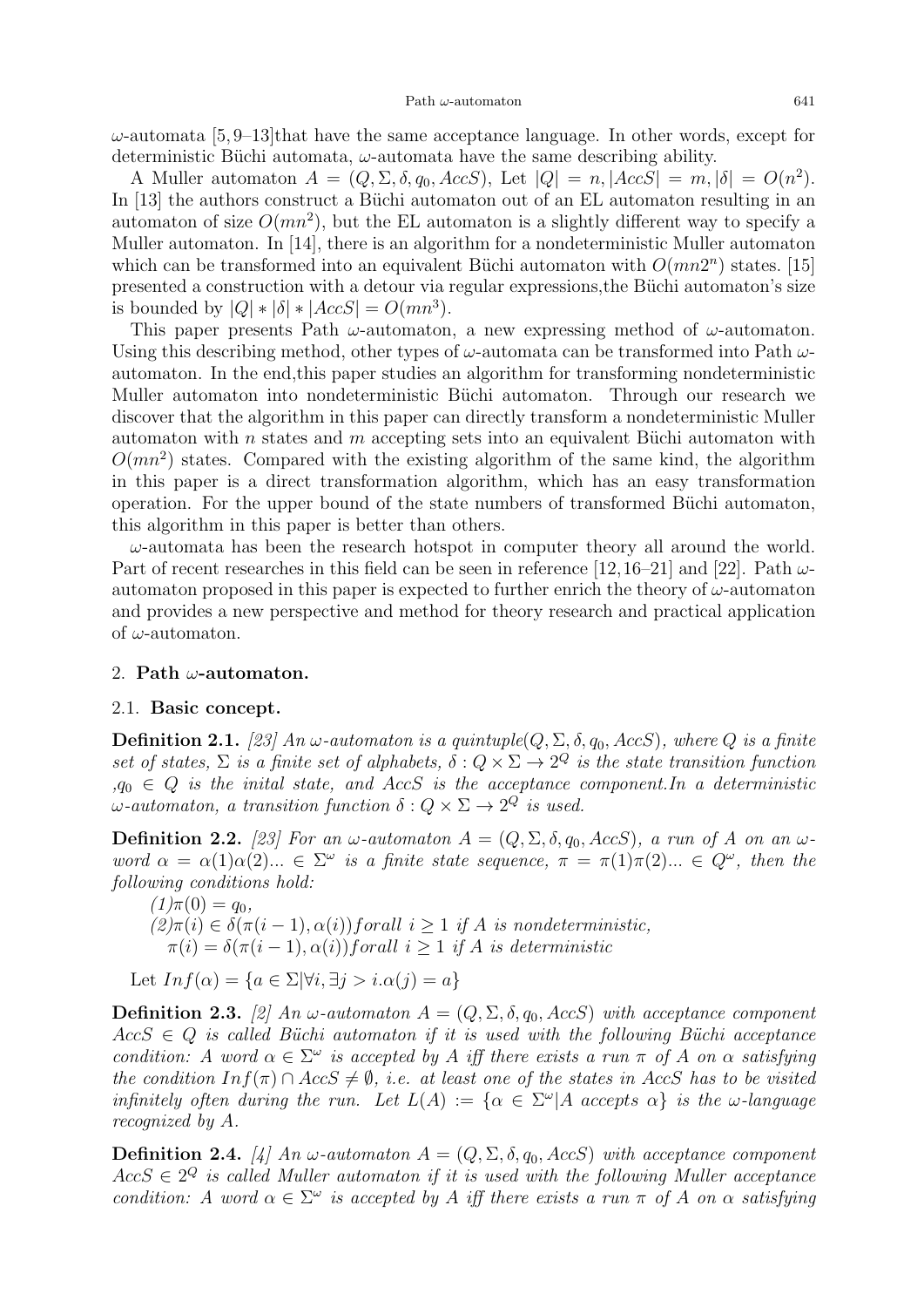the condition  $Inf(\pi) \in AccS$ , i.e. the set of infinitely recurring states of  $\pi$  is exactly one of the sets in AccS.

Obviously, if a word  $\alpha \in \Sigma^{\omega}$  is accepted by A, there exists a run  $\pi$  of A on  $\alpha$  satisfying the condition  $Inf(\pi) \in AccS$ , then the subgraph constructed by  $Inf(\pi)$  and the transitions over it is a strongly connected subgraph.

2.2. Path  $\omega$ -automaton. If  $\omega$ -automaton A and B are equivalent, it means that the acceptance language of  $A$  and  $B$  are accordant. It defines the equivalence from the view of automaton running and it is a dynamic definition, while the acceptance condition for commonly defined automaton is expressed by state set or state superset and it is a static definition. Although statically defined  $\omega$ -automaton is more close to the need of practical application, dynamic definition is easier to be dealt with from the views of language recognized by automaton, transformation between automata and the equivalence of automaton, which can be clearly known in section 3.

Let  $\alpha, \beta, \ldots$  are regular expressions,  $\alpha \cdot \beta$  means that the destination of  $\alpha$  is the same with the starting point of  $\beta$ ,  $\alpha \cdot \beta$  is a path connected by  $\alpha$  and  $\beta$ .

A dynamic definition of  $\omega$ -automaton, Path  $\omega$ -automaton, is given as follows:

**Definition 2.5.** A Path  $\omega$ -automaton  $A = (Q, \Sigma, \delta, q_0, \Omega)$  where Q is a finite set of states,  $\Sigma$  is a finite set of alphabets,  $\delta: Q \times \Sigma \to 2^Q$  is the state transition function  $,q_0 \in Q$  is the inital state, and  $\Omega = \{(E_1, F_1), ..., (E_r, F_r)\}\$ is the acceptance component,  $E_i, F_i$  are sets of regular expressions, for  $\forall 1 \leq i \leq r, F_i \neq \emptyset$ . For  $\forall 1 \leq i \leq r$ , if  $\alpha \beta \wedge \alpha \in E_i \wedge \beta \in F_i$ , then  $\omega$ -word  $\alpha \cdot \beta^{\omega}$  is accepted by A, and if an  $\omega$ -word  $\alpha \cdot \beta^{\omega}$  is accepted by A, then  $\exists 1 \leq i \leq r, \alpha \cdot \beta \wedge \alpha \in E_i \wedge \beta \in F_i$ 

Obviously, automaton A is defined with Path  $\omega$ -automaton, all  $\omega$ -word  $\alpha \cdot \beta^{\omega}$  that satisfy Definition 2.5 constitute acceptance language  $L(A)$  of automaton A.

In  $\omega$ -automaton, there possibly exists many paths between two states, and an  $\omega$ -word  $\alpha.\beta^{\omega}$  also can be written as  $\alpha \cdot \beta^* \cdot \beta^{\omega}$ . Using Definition 2.5 to describe acceptance conditions directly, but  $E$  and  $F$  in  $(E, F)$  will be very complicated. To be more simplified, appoint  $\forall 1 \leq i \leq r, E_i \neq \emptyset$ , define  $p(Q_1, Q_2, Q_3)$  to express the path whose starting point is  $qs \in Q_1$ and terminal point is  $qe \in Q_3$  in  $\omega$ -automaton, and satisfy either reaching directly or only passing the states in  $Q_2$ .

**Example 2.1.** The path that state  $q_1$  directly reaches  $q_2$  can be expressed with  $p({q_1}, \emptyset, {q_2})$ , all the paths from state  $q_1$  to  $q_2$  can be expressed with  $p({q_1}, Q, {q_2})$ .

**Example 2.2.** All the paths that start from  $q_1$ , through  $q_2$ , and finally reach  $q_3$ , can be denoted as  $p({q_1}, Q, {q_2}) \cdot p({q_2}, Q, {q_3}).$ 

Example 2.3. Use Path  $\omega$ -automaton to express a Büchi  $\omega$ -automaton. A Büchi  $\omega$ automaton  $A = (Q, \Sigma, \delta, q_0, AccS), AccS = \{q_1, ..., q_r\}$ , the equivalent Path  $\omega$ -automaton is  $A' = (Q, \Sigma, \delta, q_0, \Omega), \Omega = \{ (E_i, F_i) | 1 \leq i \leq r \wedge E_i = \{ p(\{q_0\}, Q, \{q_i\}) \} \wedge F_i =$  $\{p(\{q_i\}, Q, \{q_i\})\}\wedge q_i \in AccS\}.$ 

**Example 2.4.** Use Path  $\omega$ -automaton to express a Rabin  $\omega$ -automaton. A Rabin  $\omega$ automaton  $A = (Q, \Sigma, \delta, q_0, \Omega), \Omega = \{(L_1, U_1), ..., (L_r, U_r)\},\$  the equivalent Path  $\omega$ -automaton is  $A' = (Q, \Sigma, \delta, q_0, \Omega'), \Omega' = \{(E', F') | \forall 1 \leq i \leq r, E' = \{p(\{q_0\}, Q, \{U_i \setminus L_i\})\} \wedge F' =$  $\{p({U_i \setminus L_i}, Q \setminus L_i, {U_i \setminus L_i})\} \wedge E'_i \cdot F'_i \wedge (L_i, U_i) \in \Omega\}.$ 

**Example 2.5.** Use Path  $\omega$ -automaton to express a Streett  $\omega$ -automaton. A Streett  $\omega$ automaton  $A = (Q, \Sigma, \delta, q_0, \Omega), \Omega = \{(E_1, F_1), ..., (E_r, F_r)\},$  the equivalent Path  $\omega$ -automaton is  $A' = (Q, \Sigma, \delta, q_0, \Omega'), \Omega' = \{ (E', F') | \forall 1 \leq i \leq r, E' = \{ p(\{q_0\}, Q, \{E_i\}) \} \wedge F' =$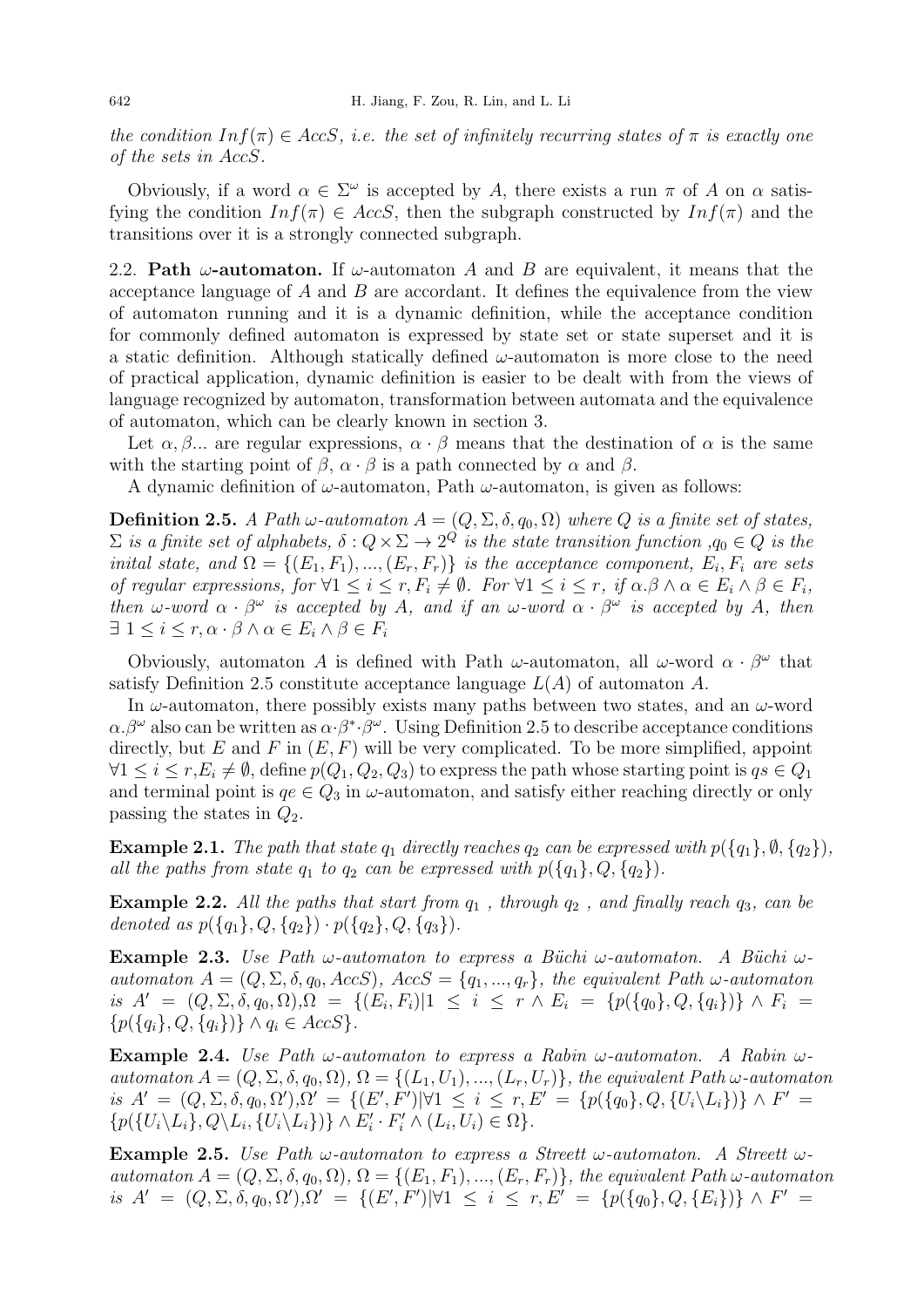${p({E_i}, Q, {E_i})}$  or  $E' = {p({q_0}, Q, {Q\F_i})} \wedge F' = {p({Q\F_i}, Q\F_i, {Q\F_i})} \wedge$  $E_i \cdot F_i \wedge (E_i, F_i) \in \Omega$ .

**Example 2.6.** Use Path  $\omega$ -automaton to express a Parity  $\omega$ -automaton. A Parity  $\omega$ automaton  $A = (Q, \Sigma, \delta, q_0, c), c : Q \to \{0, 1, ..., k\}$ , the equivalent Path  $\omega$ -automaton is  $A' = (Q, \Sigma, \delta, q_0, \Omega), \Omega = \{(E, F)|1 \leq i \leq \lfloor k/2 \rfloor \wedge E = \{p(\{q_0\}, Q, \{F_i \setminus E_i\})\} \wedge F =$  $\{p(\{F_i \setminus E_i\}, Q \setminus E_i, \{F_i \setminus E_i\})\} \wedge E_i \cdot F_i \wedge \{(E_i, F_i) | E_i = \{q \in Q | c(q) \leq 2i\}, F_i = \{q \in Q\}$  $Q|c(q) \leq 2i + 1\}$ .

**Lemma 2.1.** An Muller  $\omega$ -automaton  $A_1 = (Q, \Sigma, \delta, q_0, AccS), AccS = \{Q_1, ..., Q_r\}, Q_i =$  ${q_{i1},..., q_{it}}$ , A Path  $\omega$ -automaton is  $A_2 = (Q, \Sigma, \delta, q_0, \Omega), \Omega = \{(E_i, F_i) | 1 \leq i \leq r \wedge E_i =$  $\{p(\{q_0\}, Q, \{q_{i1}\})\}\wedge F_i = \{p(\{q_{i1}\}, Q_i, \{q_{i2}\})\cdot p(\{q_{i2}\}, Q_i, \{q_{i3}\})\cdot \ldots \cdot p(\{q_{it}\}, Q_i, \{q_{i1}\})\},$ then  $L(A_1) = L(A_2)$ .

Obviously, all paths of  $F_i$  in  $A_2$  pass all the states in  $Q_i$  and pass the states in  $Q_i$  only; it is in accordance with the definition of acceptance conditions for Muller  $\omega$ -automaton in Definition 2.4, it is equivalent to  $A_1$  in acceptance language. Lemma 2.1 shows that Muller  $\omega$ -automaton and Path  $\omega$ -automaton have the same acceptance language and describing ability.

From the above examples we know that no matter how the acceptance conditions define, it can be easily transformed into Path  $\omega$ -automaton, which provides the transformation among different types of  $\omega$ -automaton with a fast way.

3. Muller automaton transforming into Büchi automaton. According to Lemma 2.1 and Example 2.3, both Muller automaton and Büchi automaton can be expressed with Path  $\omega$ -automaton. The transformation algorithm from a Muller automaton  $A =$  $(Q, \Sigma, \delta, q_0, AccS)$  into the equivalent Büchi automaton  $A' = (Q', \Sigma, \delta', q_0, AccS')$  is presented in Algorithm 3.1.

Algorithm 3.1. Let  $m = |AccS|, AccS = \{S_1, S_2, ..., S_m\}, S_h = \{q_{(h,1)}, q_{(h,2)}, ..., q_{(h,x)}\}, x =$  $|S_h|(1 \leq h \leq m)$ , and

1.  $Q' = Q, \delta' = \delta, h = 1$ 

2. Copy the states in  $S_h = \{q_{(h,1)}, q_{(h,2)}, ..., q_{(h,x)}\}$ , rename it as  $q'_{(h,1)}, q'_{(h,2)}, ..., q'_{(h,x)}$ , and add the states after renaming to  $Q'$ 

3. Copy the states in  $S_h = \{q_{(h,1)}, q_{(h,2)}, ..., q_{(h,x)}\}$  for x backups, rename them as the following rules, the backups of  $\forall q_{(h,j)} \in S_h, q_{(h,j)}$  can be renamed as  $q_{(h,j,1)}, q_{(h,j,2)}, \ldots, q_{(h,j,x)}$ respectively, and add the states after renaming to  $Q'$ 

4. 
$$
\forall a \in \Sigma
$$
  
\n $\text{for}(i = 1; i \leq x; i++)$   
\n $\text{for}(j = 1; j \leq x; j++)$   
\n $\text{if}(\delta(q_{(h,i)}, a) = q_{(h,j)})$   
\n $\{\delta' = \delta' \cup \{\delta'(q_{(h,i,k)}, a) = q'_{(h,j,k)}|1 \leq k \leq x\} \cup \{\delta'(q'_{(h,i)}, a) = q_{(h,j,i)}\}$   
\n $\text{if}(j = 1) \delta' = \delta' \cup \{\delta'(q_{(h,i)}, a) = q'_{(h,j)}\} \cup \{\delta'(q_{(h,i,x)}, a) = q'_{(h,j)}\}$   
\n $\text{else } \delta' = \delta' \cup \{\delta'(q_{(h,i,j-1)}, a) = q'_{(h,j)}\}$   
\n $\}$   
\n5. for  $2 \leq h \leq m$ , repeat step 2 to step 4.  
\n6.  $\text{AccS'} = \{q'_{(i,1)}|1 \leq i \leq m\}$ .

By Algorithm 3.1, a nondeterministic Muller automaton  $A = (Q, \Sigma, \delta, q_0, AccS)$  can be transformed into a nondeterministic Büchi automaton  $A' = (Q', \Sigma, \delta', q_0, AccS')$ . An example of a Muller automaton transforming into Büchi automaton by Algorithm 3.1 is shown in Example 3.1.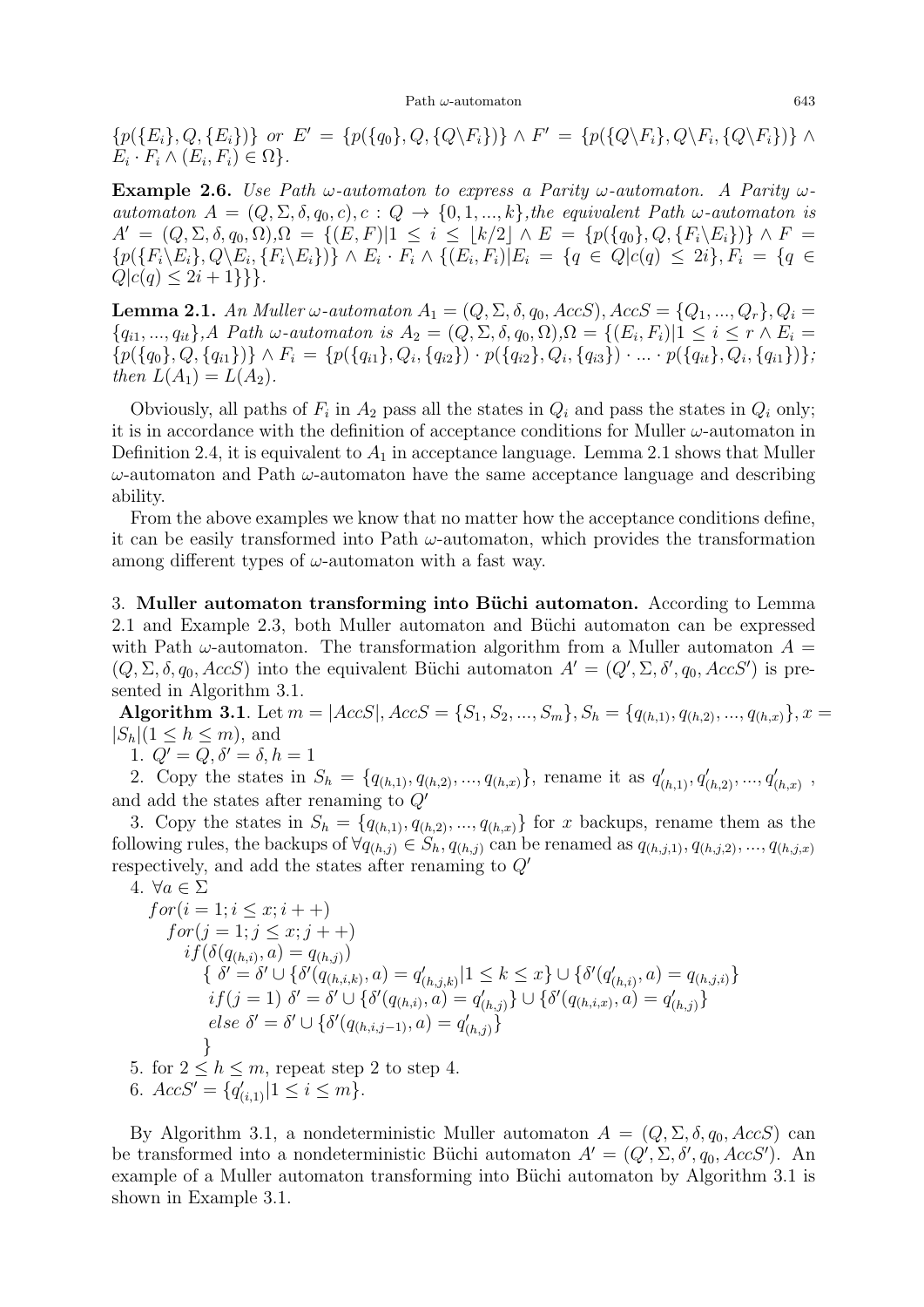**Example 3.1.** A Muller automaton transforms into Büchi automaton by Algorithm 1 is shown in Fig.1.



FIGURE 1. Muller automaton transforms into Büchi automaton by Algorithm 1. (a) Muller automaton  $(AccS = \{\{q_{(1,1)}, q_{(1,2)}\}\})$ . (b) Büchi automaton $(AccS' = \{q'_{(1,1)}\}).$ 

In Example 3.1, the Muller automaton accepts  $a.(f.g)^{\omega}$ , Büchi automaton in this example exists acceptable path  $q_1q_{(1,1)}q_{(1,2)}(q'_{(1,1)}q_{(1,2,1)}q_{(1,1,1)}q'_{(1,2)}q_{(1,1,2)}q_{(1,2,2)})^{\omega}$ . The word corresponding to the path is  $a \cdot f \cdot g \cdot (f \cdot g \cdot f \cdot g \cdot f \cdot g)^{\omega}$ , and it is obviously equivalent to  $a \cdot (f \cdot g)^{\omega}$ .

Theorem 3.1. By Algorithm 3.1, a nondeterministic Muller automaton  $A = (Q, \Sigma, \delta, q_0, AccS)$  can be transformed into the nondeterministic Büchi automaton  $A' = (Q', \Sigma, \delta', q_0, AccS')$ , then  $L(A) = L(A')$ .

*Proof.* For a nondeterministic Muller automaton  $A = (Q, \Sigma, \delta, q_0, AccS)$ , based on Definition 2.4,a word  $\alpha \in \Sigma^{\omega}$  is accepted by A iff there exists a run  $\pi$  of A on  $\alpha$  satisfying the condition:  $Inf(\pi) \in AccS$ .

Any  $\alpha \in L(A)$  and corresponding  $\pi$  satisfy  $Inf(\pi) = S_i$ ,  $\alpha$  can be divided into two parts: infinite and finite. Infinite part only passes the states in  $S_i$  and the states in  $S_i$  are passed for infinite times. Finite part is the rest of  $\alpha$  that removes infinite part; it is the prefix of infinite part.

For finite part, because the transition diagram of Büchi automaton  $A' = (Q', \Sigma, \delta', q_0, AccS')$  reserves all part of A, it can simulate finite part in A'.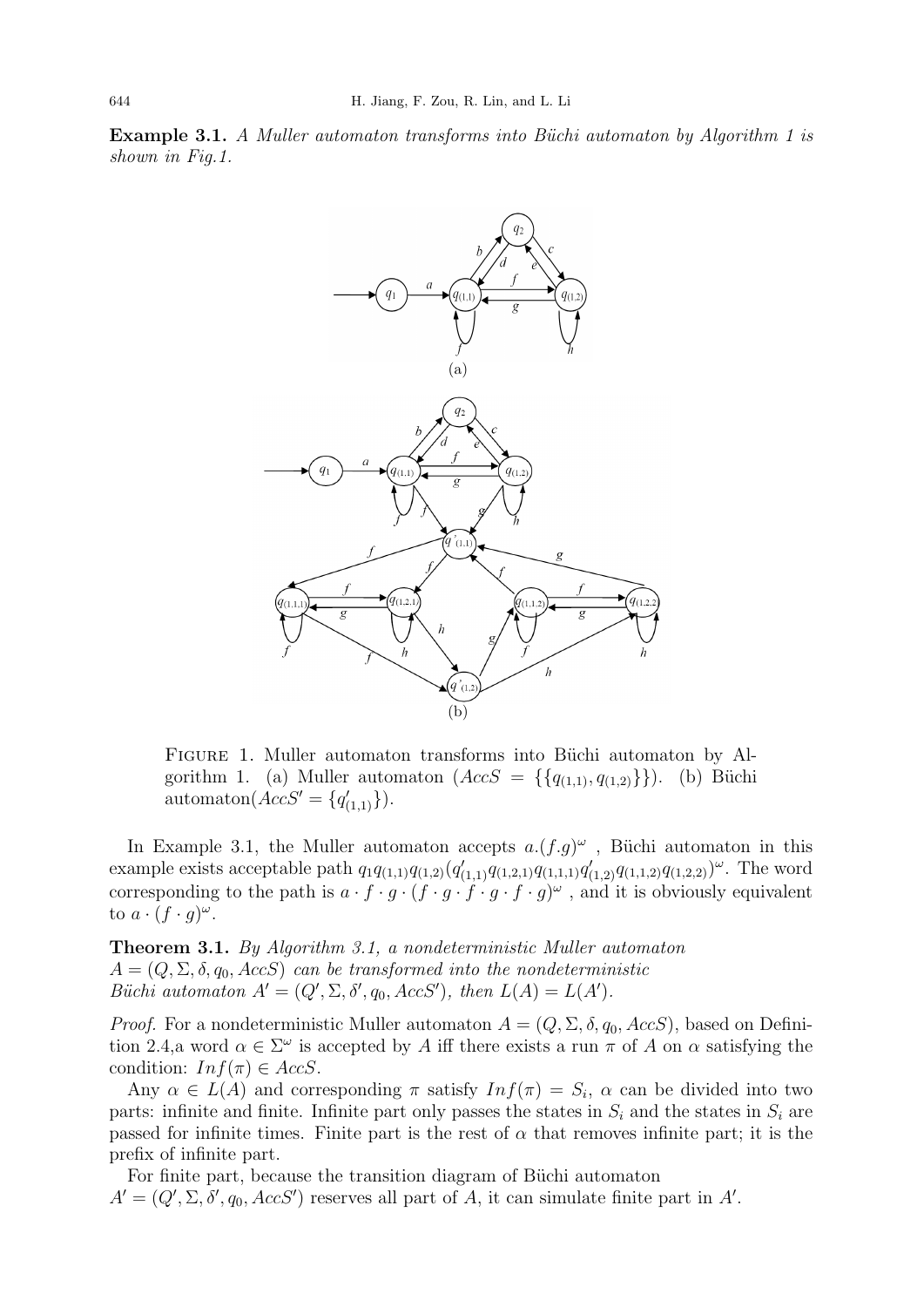For infinite part, take a finite fragment in  $\alpha$  that satisfies the starting point is  $q_{(i,j)}$ , terminal point is  $q_{(i,j+1)}$  and length  $> 1$  (if length=1, then take  $q_{(i,j+1)}$  that appears next time. ), it only passes the states in  $S_i$ . In A', the corresponding subgraph to  $q_{(i,1,j)}, q_{(i,2,j)}, ..., q_{(i,x,j)}$  completely copies the corresponding subgraph to  $S_i$ , the fragment can be simulated by A'. Take any state  $q_{(i,j)}$  in  $S_i$ , if visiting  $q_{(i,j)}$  for infinite times,  $\alpha$  must contain infinite incident arc and outgoing arc(all or part) of  $q_{(i,j)}$ . Observe  $q'_{(i,j)}$  in A', word contains infinite incident arc and outgoing arc of  $q'_{(i,j)}$  and visits  $q'_{(i,1)}$  for infinite times,  $q'_{(i,1)} \in AccS'$ . According to the definition of Büchi automaton,  $\alpha \in L(A')$ ,  $L(A) \subseteq L(A')$ .

Let  $\alpha' \in L(A')$  and the corresponding  $\pi'$  satisfies  $q'_{(i,1)} \in Inf(\pi')$ ,  $\alpha'$  can be divided into two parts: infinite part and finite part. Finite part corresponds to the part before reaching state  $q'_{(i,1)}$  that can be completely simulated by A. For infinite part,  $q'_{(i,1)} \in Inf(\pi')$ , because word  $\alpha'$  needs to pass  $q'_{(i,1)}$  for infinite times, it must pass  $q'_{(i,2)},...,q'_{(i,x)}$  for infinite times,  $q'_{(i,2)} \in Inf(\pi'), ..., q'_{(i,x)} \in Inf(\pi').$  Take the finite fragment in  $\alpha'$  that satisfies the starting point is  $q'_{(i,j)}$  and terminal point is  $q'_{(i,j+1)}$ , the corresponding subgraph to  $q_{(i,1,j)}, q_{(i,2,j)}, ..., q_{(i,x,j)}$  completely copies the corresponding subgraph to  $S_i$ , so the fragment can be simulated by the corresponding subgraph to  $S_i$ . Any fragment in the infinite part of  $\alpha'$  can be simulated by  $S_i$ . Because  $\alpha'$  needs to pass  $q'_{(i,j)} \mathbb{1} \leq j \leq |S_i|$  for infinite times, α' must contain infinite incident arc and outgoing arc of  $q'_{(i,j)}$  (all or part); so α' can be simulated by A, it must visit  $q_{(i,j)}$  for infinite times, i.e.  $\alpha'$  can be simulated by A, it must visit all states in  $S_i$  for infinite times. According to the definition of Muller automaton,  $\alpha' \in L(A), L(A') \subseteq L(A).$ 

Therefore  $L(A) = L(A')$ 

 $\Box$ 

**Theorem 3.2.** A nondeterministic Muller automaton  $A = (Q, \Sigma, \delta, q_0, AccS)$ , where Q has n states and AccS contains m sets, can be transformed into an equivalent nondeterministic Büchi automaton  $A' = (Q', \Sigma, \delta', q_0, AccS')$ , with  $O(mn^2)$ .

*Proof.* Let  $|Q| = n$ ,  $|AccS| = m$ , by step 1 of Algorithm 3.1,  $|Q'| = n$ ; and by step 2,  $|Q'| \leq n + mn$ ; and furthermore by step 3,  $|Q'| \leq n + mn + mn^2 = O(mn^2)$ .  $\Box$ 

**Theorem 3.3.** A nondeterministic Muller automaton  $A = (Q, \Sigma, \delta, q_0, AccS)$ , where Q has n states and AccS contains m sets, can be transformed into an equivalent nondeterministic Büchi automaton  $A' = (Q', \Sigma, \delta', q_0, AccS')$ , with  $O(mn^2)$  by Algorithm 3.1, and the time complexity is  $O(mn^3)$ .

Proof. In Algorithm 3.1, the core operation is copying subgraphs that correspond to all elements in  $AccS$ . There are  $n^2$  transition relations at most in each subgraph, and each subgraph can be copied for *n* times. There are *m* subgraphs to be copied, so the time complexity needed for copying subgraph corresponds to all sets in  $AccS$  is  $O(m.n^3)$ .  $\Box$ 

The efficiency of Algorithm 3.1 can be further improved on some technical aspects: Muller automaton A can be simplified, some unnecessary operations can be reduced, and transformation computations can be more efficiently, which are shown as the following:

1. Any unreachable state from  $q_0$  can be removed from  $Q$ , the corresponding transition relations can be removed from  $\delta$ .

2. Any state that starts from this state and cannot reach accepting state can be removed from  $Q$ , the corresponding transition relations can be removed from  $\delta$ .

3. For a certain acceptance set in AccS, if the state and the transition relations adhered to it cannot constitute a strongly connected subgraph, this acceptance set can be removed from AccS.

4. When a certain acceptance subset  $|S_h| = 1$ , skip step 3 in Algorithm 3.1, and step 4 is modified as follows: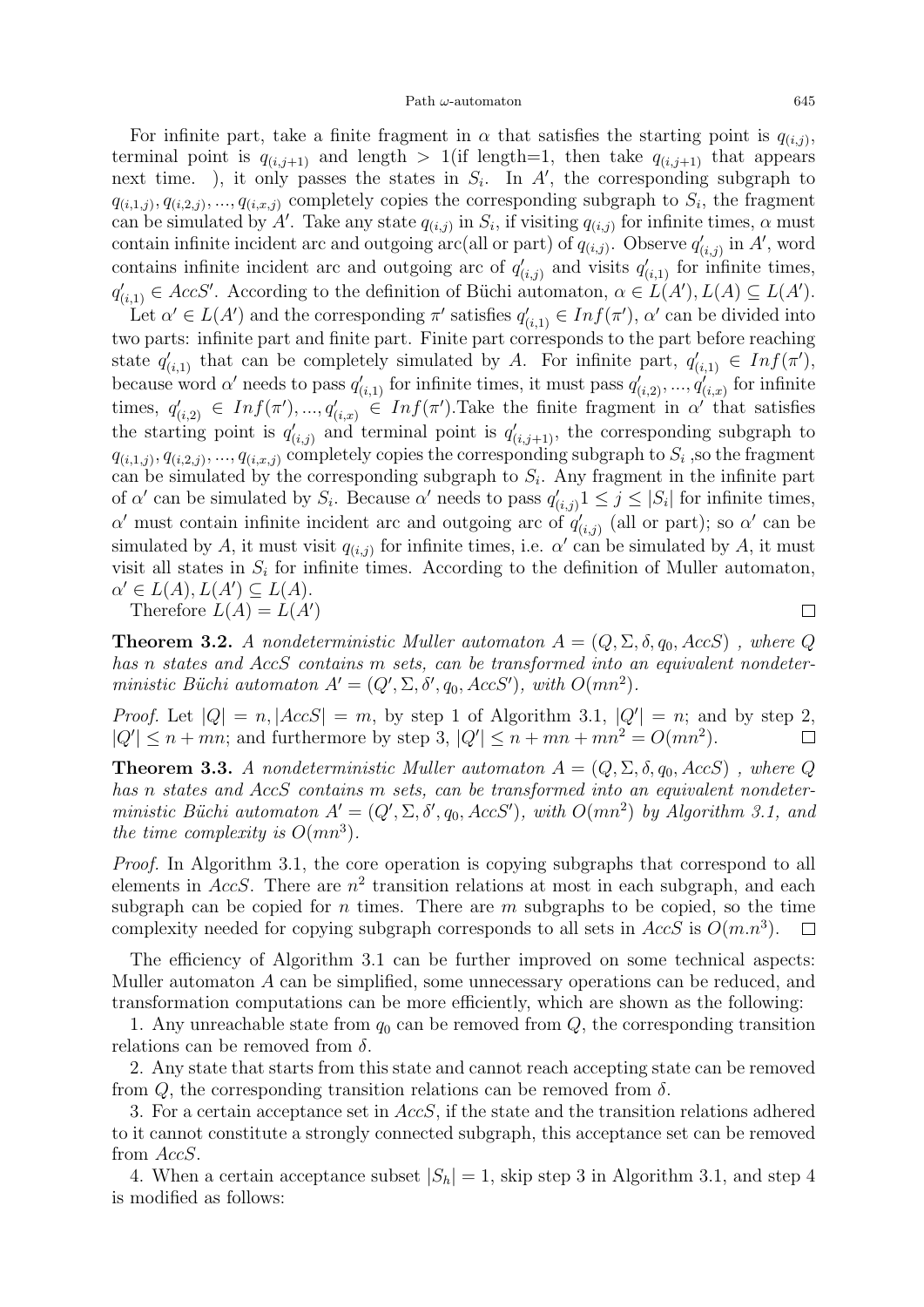$$
if(x = 1)\forall a \in \Sigma\nif(\delta(q_{(h,1)}, a) = q_{(h,1)})\n\delta' = \delta' \cup \{\delta'(q_{(h,1)}, a) = q_{(h,1)}'\} \cup \{\delta'(q_{(h,1)}, a) = q_{(h,1)}\}\
$$

Example 3.2. Given Muller automaton in Fig 2, if  $AccS = \{\{q_2\}, \{q_3, q_4\}\}\$ , because  ${q_3, q_4}$  and the transition relations adhered to it cannot constitute a strongly connected subgraph, it can be removed from AccS, the acceptance component in Muller automaton can be simplified as  $AccS = \{\{q_2\}\}.$ 

**Example 3.3.** Fig.3(a) shows a Muller automaton with acceptance subset  $|S_h| = 1$  $(AccS = \{\{q_{(1,1)}\}\})$ , so the step 3 of Algorithm 3.1 can be skipped, and use the step 4 of improved algorithm makes the equivalent Büchi automaton shown in Fig.  $3(b)$ .



FIGURE 2. Muller automaton  $(AccS = \{\{q_2\}, \{q_3, q_4\}\})$ 



FIGURE 3. Muller automaton transforms into Büchi automaton by improved Algorithm 3.1. (a) Muller automaton  $(AccS = \{\{q_{(1,1)}\}\})$ . (b) Büchi automaton $(AccS = \{q'_{(1,1)}\}).$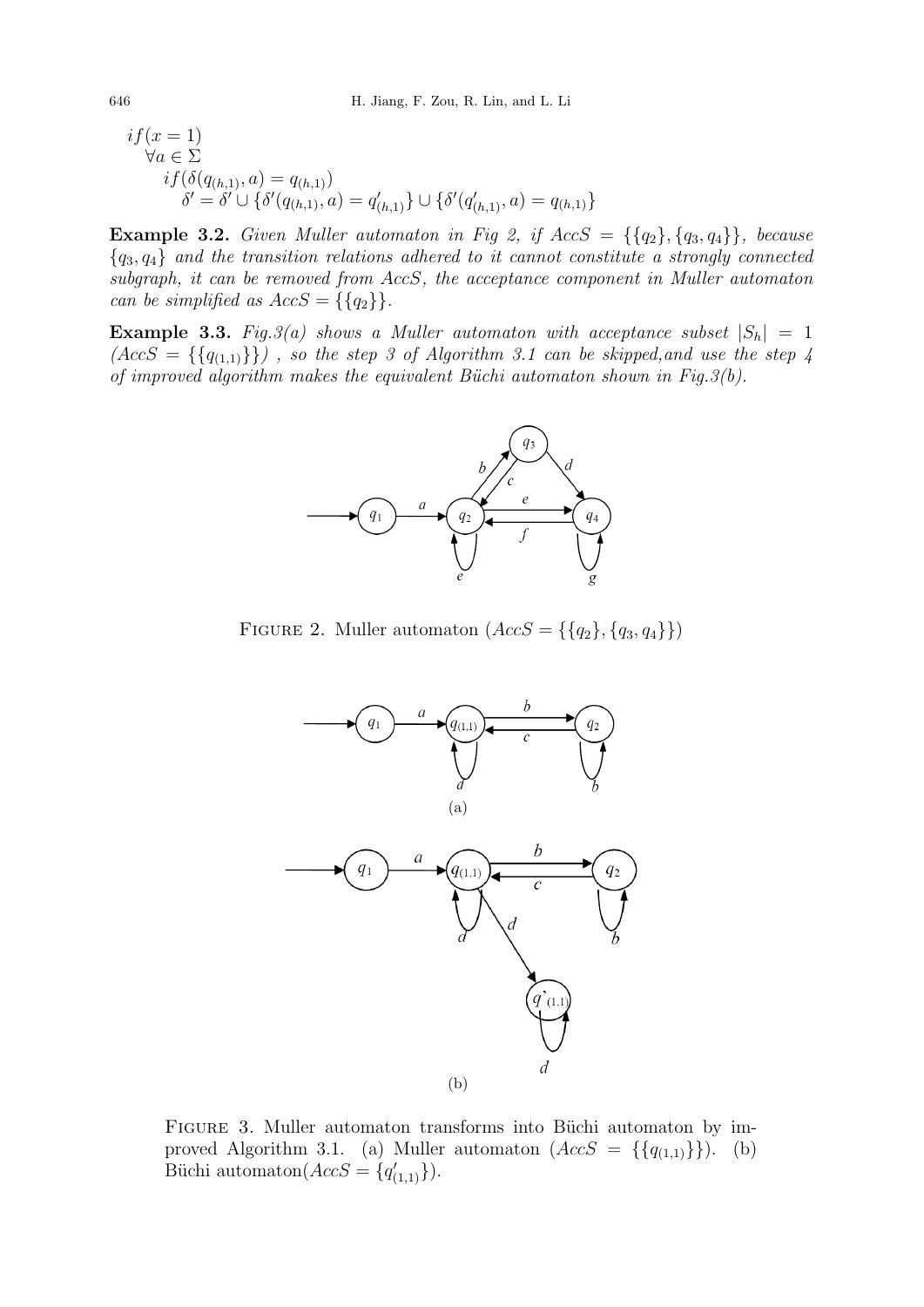4. **Conclusion.** Path  $\omega$ -automaton put forward in this paper is an expressing way of path method for  $\omega$ -automaton. Compared with the definition of existing  $\omega$ -automaton, although acceptance conditions for the definition are a little complicated, using Path  $\omega$ -automaton to express nondeterministic Muller automaton and nondeterministic Büchi automaton, the algorithm for transforming nondeterministic Muller automaton into nondeterministic Büchi automaton can be found easily.

In this paper, we use nondeterministic Muller automaton to construct a language equivalent nondeterministic Büchi automaton and get a new Büchi automaton whose state scale has polynomial relationship to the state scale and the accepted set scale of nondeterministic Muller automaton. Compared with the existing transformation algorithm of the same kind, Büchi automaton got from the algorithm in this paper has the least state scale upper bound. We believe that Path  $\omega$ -automaton will enrich the existing theory of  $\omega$ -automaton and provide a new perspective and method for studying  $\omega$ -automaton.

Acknowledgment. This work is supported by National Nature Science Foundation of China (No.61472406), Nature Science Foundation of Fujian

(No.2015J01269 and No.2016J01304), and the Talent Introduction Foundation of Minnan Normal University.

## REFERENCES

- [1] J. E. Hopcroft, Introduction to automata theory, languages, and computation, [M]. Education India,1979.
- [2] R. Bchi, On a decision method in restricted second order arithmetic, International Congress on Logic, Method and Philos. Sci. , pp. 1-11, 1962.
- [3] B. A. Trakhtenbrot. Finite automata and the logic of one-place predicates, Sibirian Mathmatical Journal (English translation in: AMS Transl., vol.3, pp.103-131, 1962.
- [4] D. E. Muller, Infinite sequences and finite machines Switching Circuit Theory and Logical Design,Proceedings of the Fourth Annual Symposium on. IEEE, pp. 3-16, 1963.
- [5] R. McNaughton, Testing and generating infinite sequences by a finite automaton, Journal of Information and control, vol. 9, no. 5, pp. 521-530, 1966.
- [6] M. O. Rabin ,Decidability of second-order theories and automata on infinite trees, Journal of Transactions of the American Mathematical Society, , pp. 1-35, 1969.
- [7] R. S. Streett, Propositional dynamic logic of looping and converse is elementarily decidable, Journal of Information and control, vol. 54, no. 1, pp. 121-141, 1982.
- [8] A. W. Mostowski, Regular expressions for infinite trees and a standard form of automata, Lecture Notes in Computer Science, vol. 208, pp. 157-168, 1984.
- [9] S. Miyano, T. Hayashi, Alternating finite automata on w-words, Journal of Theoretical Computer Science, vol. 32, no. 3, pp. 321-330, 1984.
- [10] O. Kupferman, M. Vardi, Weak Alternating Automata Are Not That Weak, Theory of Computing Systems, Israel Symposium on the. IEEE Computer Society, pp. 147-147, 1997.
- [11] S. Safra, On the complexity of w-automata, Foundations of Computer Science, 1988., 29th Annual Symposium on. IEEE, pp. 319-327, 1988.
- [12] C. Tian, Z. Duan, Büchi Determinization Made Tighter, Journal of arXiv preprint arXiv, pp. 1404.1436, 2014.
- [13] S. Safra and M.Y. Vardi, On w-automata and temporal logic, 21st ACM Symposium on Theory of Computing, pp. 127137, Seattle, May 1989.
- [14] E. Grädel, Automata, Logics, and Infinite Games, *LNCS 2500, Springer 2002*, pp. 3-21.
- [15] D. Perrin, J. Pin, Infinite words: Automata, Semigroups, Logic and Games, Pure and Applied Mathematics, vol. 141, Elsevier, 2004.
- [16] S. Schewe, T. Varghese, Determinising Parity Automata, Journal of arXiv preprint arXiv:1401.5394, 2014.
- [17] M. Skrzypczak, Descriptive set theoretic methods in automata theory, Journal of [Online]. Available: http://www.mimuw.edu.pl/~mskrzypczak/docs/sk14\_thesis.pdf,2014.
- [18] Z. W. Han, Y. M. Li, Quantum Mller automata and monadic second-order quantum logic, Journal of Ruan Jian Xue Bao/Journal of Software, vol. 25, no. 1, pp. 2736 (in Chinese), 2014.